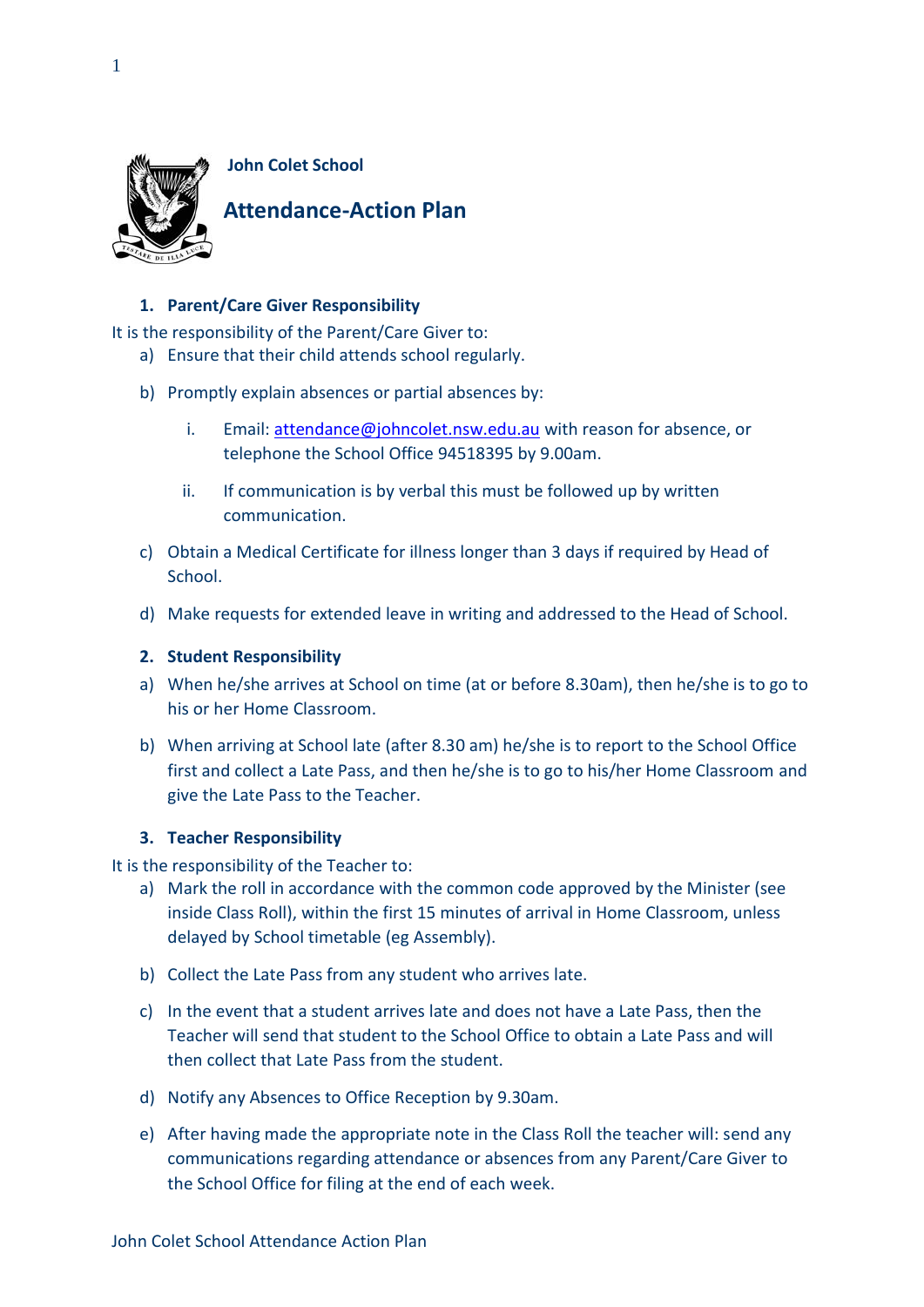- f) Return all late passes to the office before Friday 10.30am.
- g) Refer requests for extended leave to the Head of School.

## **4. School Office Responsibility**

It is the responsibility of the School Office staff to:

- a) Keep student records up to date.
- b) Issue Late Passes.
- c) Page teachers, over the school intercom at 9.15 am, to request any outstanding absences.
- d) Page individual teachers at 9.25am who have still not sent in Absentees. Page again as necessary.
- e) Check any parent/care giver communications and log reasons for any absence into Schoolpro software.
- f) In the event of unexplained absence:
	- i. check with siblings
	- ii. send SMS to parents by 10.30am.
	- iii. In the event that i) and ii) above do not yield a satisfactory explanation for the absence, email and telephone parent/care giver immediately.
	- iv. In the event that i) and ii) and iii) above do not yield a satisfactory explanation for the absence, inform Head of School and call Police (by 11.00am).
- g) File written communications from Parent/Care Giver detailing reasons for absence. Follow up parent/care givers who have not provided a written note until it is provided.
- h) Notify the Head of School of any repeated/ongoing absence or unexplained absence.
- i) Arrange for secure filing of Attendance Registers.
- j) Update STATS (Non-Government School's Student Attendance System) as required.

## **5. Stage Co-ordinator Responsibility**

It is the responsibility of the Stage Co-ordinator to:

- a) Monitor compliance by the Teachers of the School's Attendance Policy, Procedure and Action Plan including giving feedback and training as required.
- b) In the event that a student has an identified record of repeated/ongoing absence exceeding 15-20% of school days, the Stage Co-ordinator will inform the Head of School. The Head of School will then arrange for the School Office to contact the parents by email. A copy of this letter is to be filed in the student's personal file.